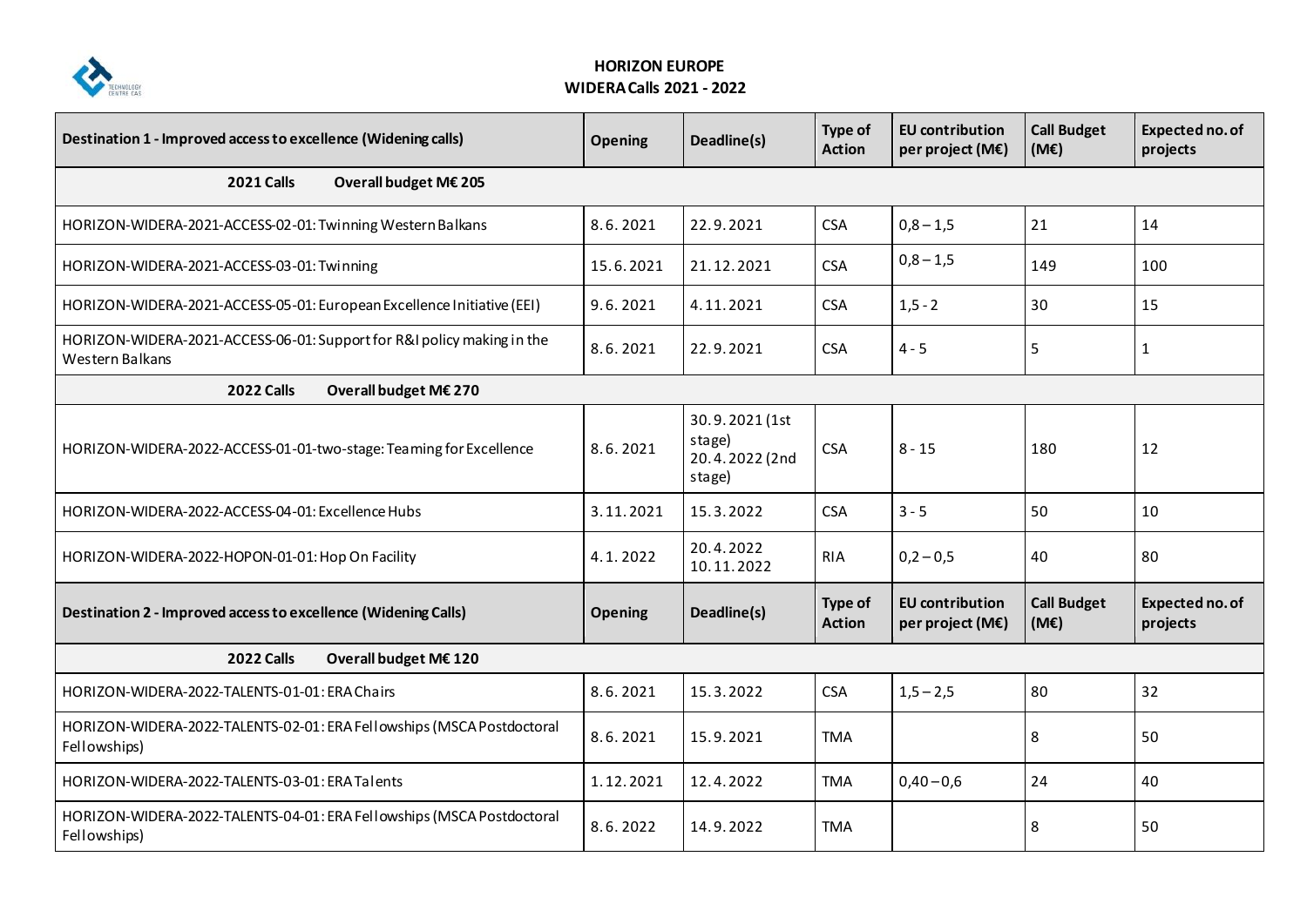| Destination 3 - Reforming and enhancing the EU research and innovation<br>system (ERA Calls)                                                               | <b>Opening</b> | Deadline(s) | <b>Type of</b><br><b>Action</b> | <b>EU</b> contribution<br>per project (M€) | <b>Call Budget</b><br>$(M\varepsilon)$ | Expected no. of<br>projects |  |  |
|------------------------------------------------------------------------------------------------------------------------------------------------------------|----------------|-------------|---------------------------------|--------------------------------------------|----------------------------------------|-----------------------------|--|--|
| <b>2021 Calls</b><br>Overall budget M€ 61.5                                                                                                                |                |             |                                 |                                            |                                        |                             |  |  |
| HORIZON-WIDERA-2021-ERA-01                                                                                                                                 | 8.6.2021       | 23.9.2021   |                                 |                                            |                                        |                             |  |  |
| HORIZON-WIDERA-2021-ERA-01-09: Support for policy makers - Programme level<br>collaboration between national R&I programmes                                |                |             | <b>CSA</b>                      | $2.00 - 3.00$                              | 10.50                                  | 4                           |  |  |
| HORIZON-WIDERA-2021-ERA-01-20: Towards a Europe-wide training and<br>networking scheme for research managers                                               |                |             | <b>CSA</b>                      | 1.50                                       | 3.00                                   | 2                           |  |  |
| HORIZON-WIDERA-2021-ERA-01-30: Implementation of a new macro-economic<br>modellingconcept                                                                  |                |             | <b>RIA</b>                      | 1.00                                       | 1.00                                   | 1                           |  |  |
| HORIZON-WIDERA-2021-ERA-01-32: Standardisation Booster for fostering<br>exploitation of FP-funded research results                                         |                |             | <b>CSA</b>                      | 2.00                                       | 2.00                                   | 1                           |  |  |
| HORIZON-WIDERA-2021-ERA-01-33: R&I intensive IP management: Scenarios for<br>the future                                                                    |                |             | <b>CSA</b>                      | 1.00                                       | 1.00                                   | 1                           |  |  |
| HORIZON-WIDERA-2021-ERA-01-40: Modelling and quantifying the impacts of<br>open science practice                                                           |                |             | <b>RIA</b>                      | 2.00                                       | 2.00                                   | 1                           |  |  |
| HORIZON-WIDERA-2021-ERA-01-41: Global cooperation on FAIR data policy and<br>practice                                                                      |                |             | <b>CSA</b>                      | 1.00                                       | 2.00                                   | 2                           |  |  |
| HORIZON-WIDERA-2021-ERA-01-43: Capacity-building for institutional open<br>access publishing across Europe                                                 |                |             | <b>CSA</b>                      | 3.00                                       | 3.00                                   | $\mathbf{1}$                |  |  |
| HORIZON-WIDERA-2021-ERA-01-44: Societal trust in science, research and<br>innovation                                                                       |                |             | <b>RIA</b>                      | 2.00                                       | 2.00                                   | 1                           |  |  |
| HORIZON-WIDERA-2021-ERA-01-45: Support to changes in the assessment of<br>research and researchers to reward the practice of open science                  |                |             | <b>CSA</b>                      | 2.00                                       | 2.00                                   | $\mathbf{1}$                |  |  |
| HORIZON-WIDERA-2021-ERA-01-50: Protection of Higher Education Institutions<br>and research organisations against conventional and non-conventional threats |                |             | <b>RIA</b>                      | 1.00                                       | 2.00                                   | $\overline{2}$              |  |  |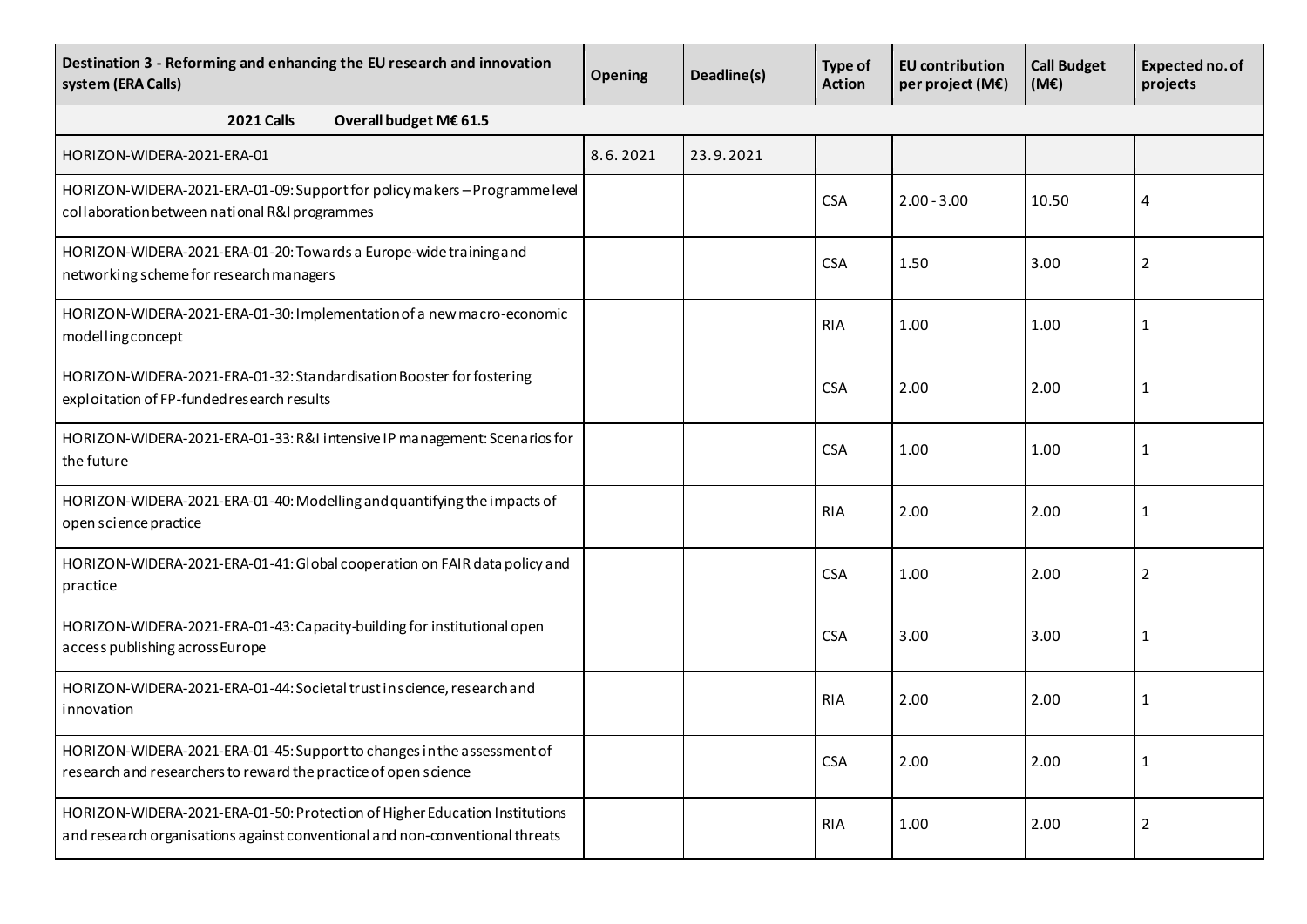| Destination 3 - Reforming and enhancing the EU research and innovation<br>system (ERA Calls)                                                                               | <b>Opening</b> | Deadline(s) | Type of<br><b>Action</b> | <b>EU</b> contribution<br>per project (M€) | <b>Call Budget</b><br>(ME) | Expected no. of<br>projects |
|----------------------------------------------------------------------------------------------------------------------------------------------------------------------------|----------------|-------------|--------------------------|--------------------------------------------|----------------------------|-----------------------------|
| HORIZON-WIDERA-2021-ERA-01                                                                                                                                                 | 8.6.2021       | 23.9.2021   |                          |                                            |                            |                             |
| HORIZON-WIDERA-2021-ERA-01-60: A capacity-building and brokering network to<br>make citizen science an integral part of the ERA                                            |                |             | <b>CSA</b>               | 4.00                                       | 4.00                       | 1                           |
| HORIZON-WIDERA-2021-ERA-01-61: Supporting and giving recognition to citizen<br>science in the ERA                                                                          |                |             | <b>CSA</b>               | 5.00                                       | 5.00                       | 1                           |
| HORIZON-WIDERA-2021-ERA-01-70: Developing a STE(A)M roadmap for Science<br>Education in Horizon Europe                                                                     |                |             | <b>CSA</b>               | $1.50 - 1.75$                              | 5.00                       | 3                           |
| HORIZON-WIDERA-2021-ERA-01-80: Centre of excellence on inclusive gender<br>equality in Research & Innovation                                                               |                |             | <b>RIA</b>               | 5.00                                       | 5.00                       | 1                           |
| HORIZON-WIDERA-2021-ERA-01-81: Policy coordination to advance the<br>implementation of the ERA gender equality and inclusiveness objectives within<br><b>Member States</b> |                |             | <b>CSA</b>               | 3.00                                       | 3.00                       | 1                           |
| HORIZON-WIDERA-2021-ERA-01-90: The challenges of research ethics and<br>integrity in response to crisis: the coronavirus pandemic and beyond                               |                |             | <b>CSA</b>               | 4.50                                       | 4.50                       | 1                           |
| HORIZON-WIDERA-2021-ERA-01-91: Ensuring reliability and trust in quality of<br>Research Ethics expertise in the context of new/emerging technologies                       |                |             | <b>CSA</b>               | 4.50                                       | 4.50                       | 1                           |
| <b>2022 Calls</b><br>Overall budget M€ 60.50                                                                                                                               |                |             |                          |                                            |                            |                             |
| HORIZON-WIDERA-2022-ERA-01                                                                                                                                                 | 19.1.2022      | 20.4.2022   |                          |                                            |                            |                             |
| HORIZON-WIDERA-2022-ERA-01-10: Support for policy makers - Programme level<br>collaboration between national R&I programmes                                                |                |             | <b>CSA</b>               | $2.00 - 3.00$                              | 7.50                       | 3                           |
| HORIZON-WIDERA-2022-ERA-01-30: Testing of the ERA Hub concept-pilot phase                                                                                                  |                |             | <b>CSA</b>               | 1.50                                       | 3.00                       | $\overline{2}$              |
| HORIZON-WIDERA-2022-ERA-01-31: Innowwide Bridging Facility                                                                                                                 |                |             | <b>CSA</b>               | 1.50                                       | 1.50                       | $\mathbf{1}$                |
| HORIZON-WIDERA-2022-ERA-01-32: An experimentation space for the uptake<br>and use of R&I results for EU resilience and future preparedness                                 |                |             | <b>CSA</b>               | 3.00                                       | 3.00                       | $\mathbf{1}$                |